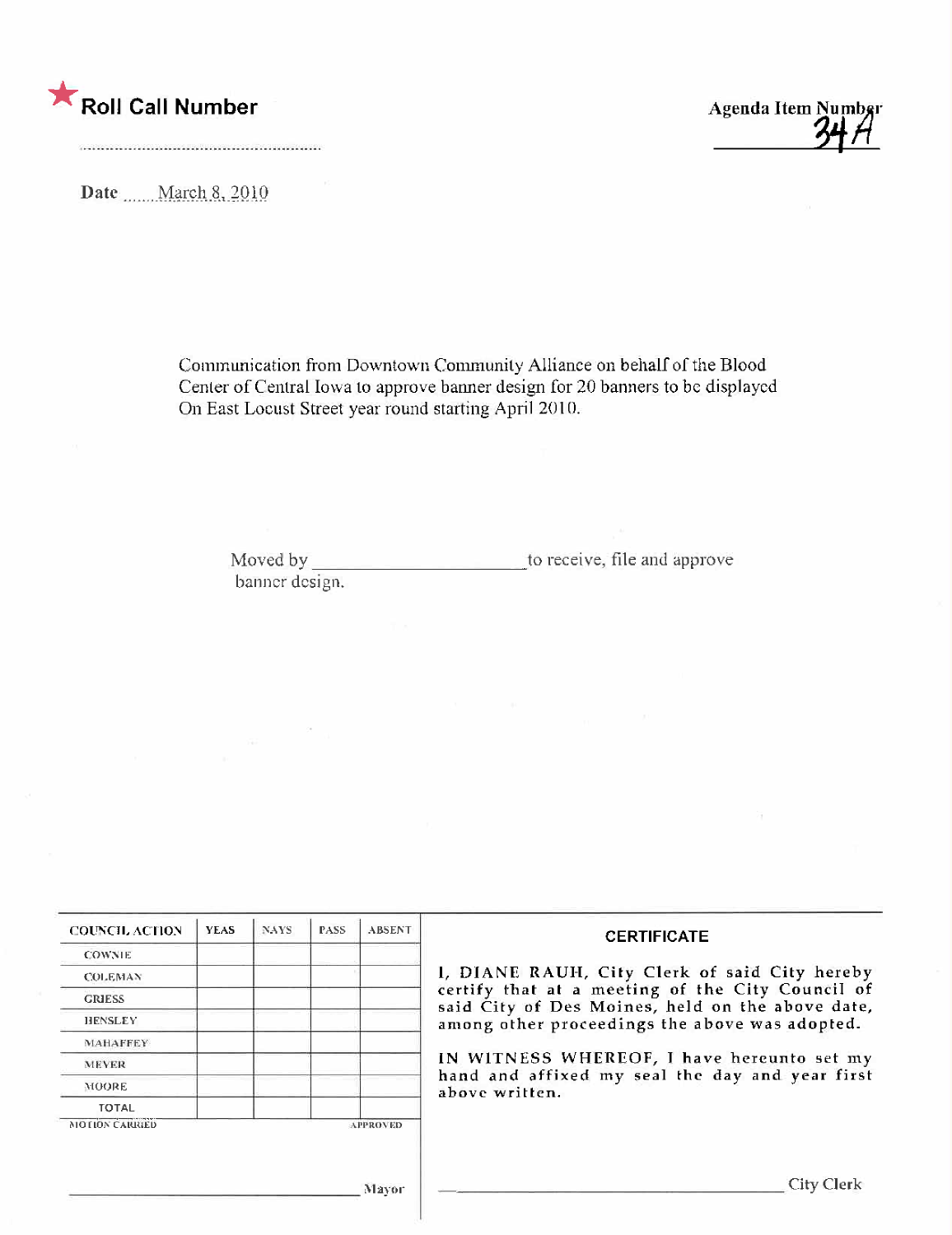

February 23, 2010

The Honorable Members of the City Council City of Des Moines 400 Robert D. Ray Drive Des Moines, lowa 50309

Dear Honorable Members of the City Council:

On behalf of the Blood Center of Central Iowa, I am submitting the attached banner design for your approval. If the design is approved, the Alliance will facilitate the display of 20 banners on 10 poles on East Locust Street. The banners will be displayed year round starting April 2010.

Thank you for your positive consideration.

Sincerely.

Umy dego

Amy Lego Program Manager Downtown Community Alliance

Enclosure: Banner design